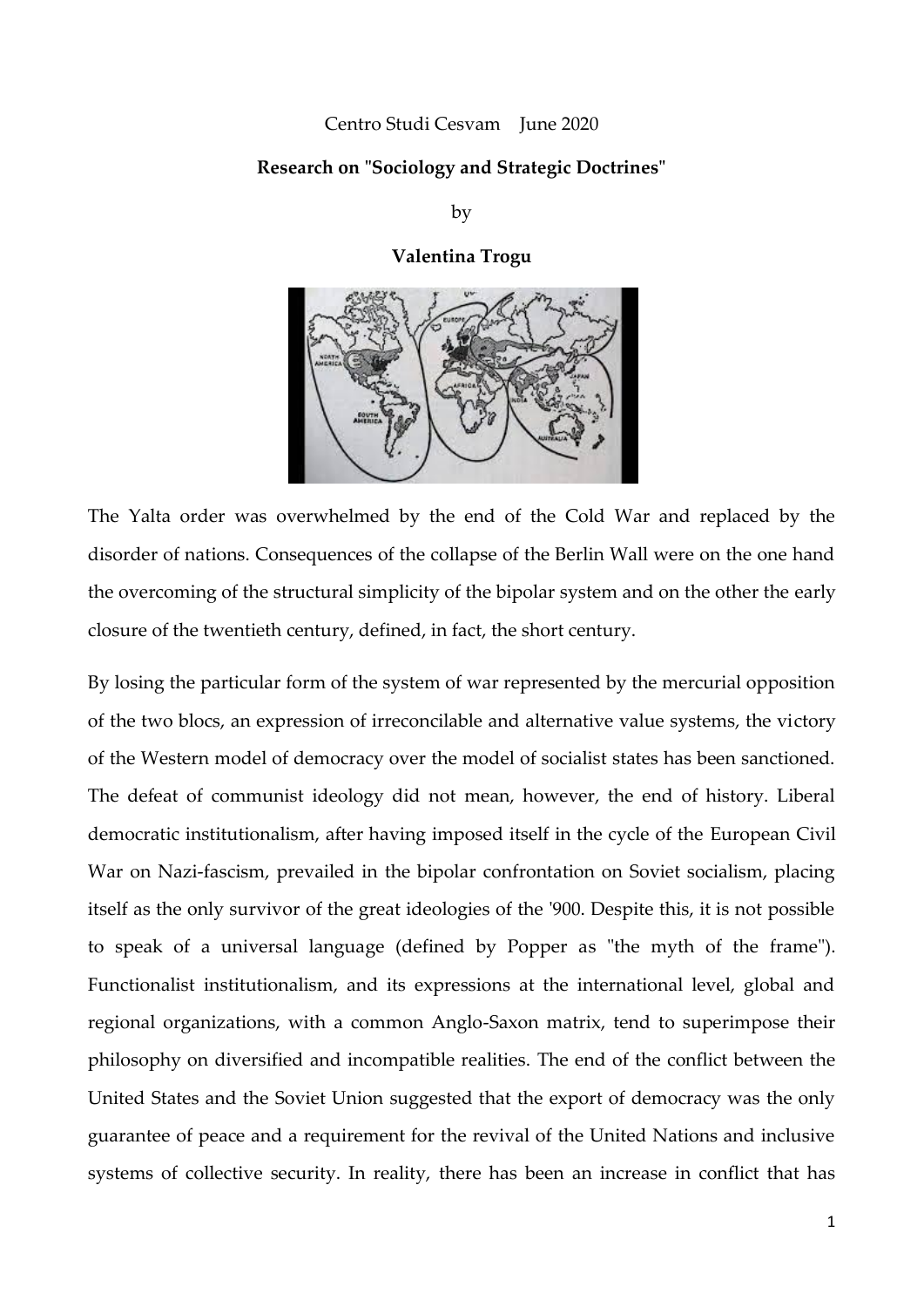manifested itself above all at the level of ethno-identity and religious conflicts, demonstrating the weakness of the idea of institutionalist homologation and the impotence of the UN in crisis management (an example is the modest results obtained in the missions in Somalia, Cambodia and Bosnia).

The purpose of the considerations advanced in relation to institutionalism is to demonstrate the importance of geopolitics as a tool for analyzing international relations to recover the spatial dimension of international politics that has been de-territorialized by the simplification of the world divided into blocks. However, care must be taken not to confuse the term geopolitics with political geography or international politics. In fact, the objective is different: to study the relationships between physical geography, human geography and the choices in political terms that, in the past and in the present, are taken by the elites who decide the future of nations in the form of political and economic dispositions of states within the complex world social mechanisms. Geopolitics, therefore, in addition to including the political and geographical spheres, relies on sociology as a science that studies the interaction between the physical environment in which man lives and the forms of political life that regulate his actions.

But what exactly is meant by geopolitical perspective? The term in question was first used in 1899 by the Swedish political scientist and sociologist Johan Rudolf Kjellen and defined as the science of the state as a geographical organism, as it manifests itself in space. The state as a country, as a territory or, more significantly, as an empire. Geopolitics, therefore, studies the influence of geography on politics and history, that is, the relations between space and power. Starting from this assumption, the passage that allows geography and sociology to converge is short. Biological foundations, human behaviors, economic and political relations are primary and connected elements, belonging to the logical groupings that correspond to human, natural, social, political, cultural and economic geography. The knowledge of every single aspect is fundamental to determine the strength of a nation, the potential and the criticalities. And establishing a contact between geographical roots and the power of a state was the premise from which Kjellén started when he coined the term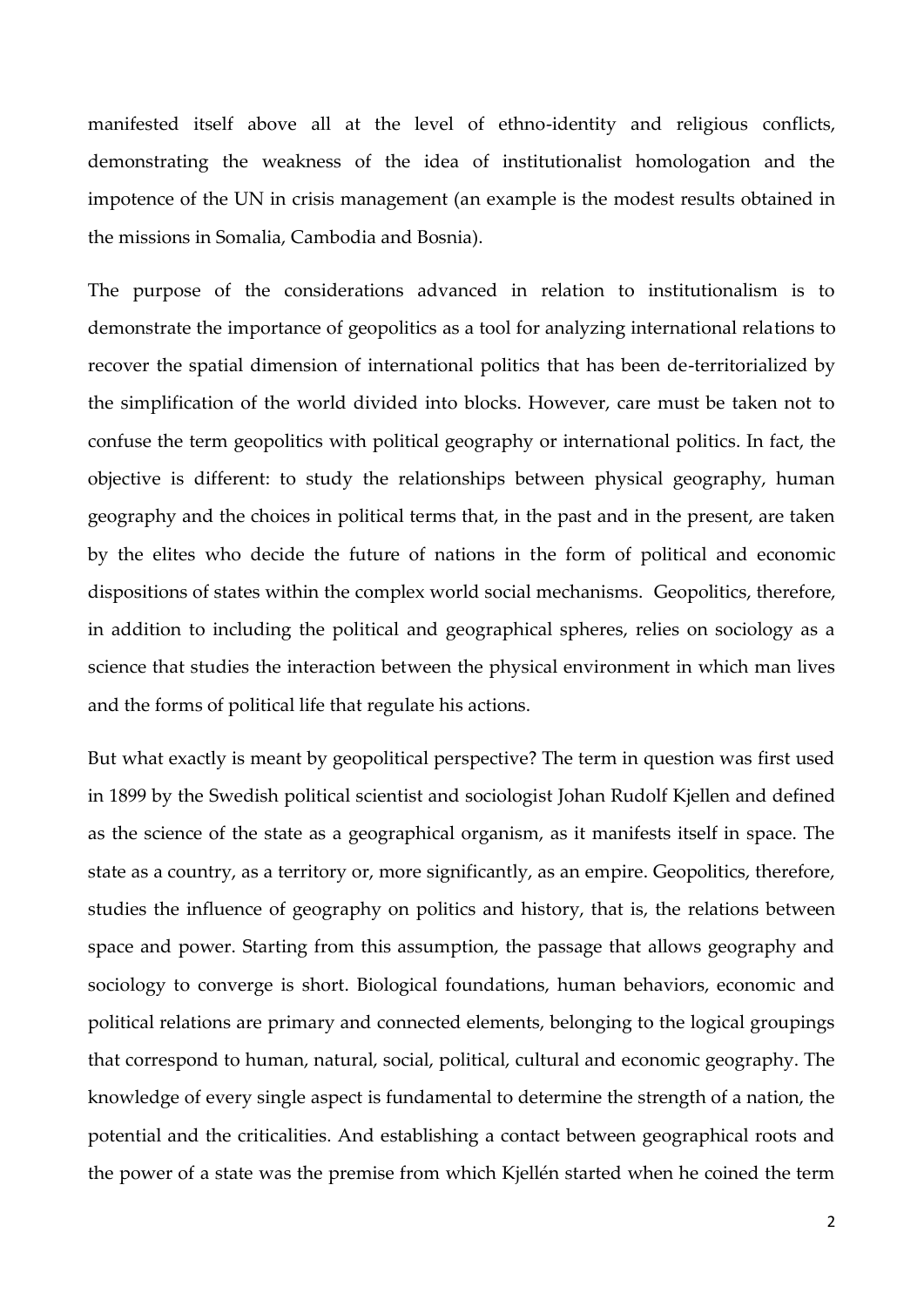"geopolitics". Other scientists have ventured into a definition of it, from Karl Haushofer to Saul Cohen, from Michel Foucher to Alain de Benois. In particular, General Haushofer, professor of geography at the University of Munich, considers geopolitics as "the basis for every scientific policy and for every rearrangement of space on the surface of the earth, especially for a people of great culture, hard hit and prostrate, located in the heart of an overpopulated and declining continent with regard to its importance in the world". He also considers it "one of the rare means of bringing thousands of men to common points of view and in the same living space, at least on fundamental issues of vital importance for all". Of the definitions, the perspective was shared that geopolitics investigates the influence of the spatial factor on political action while rejecting the scientific connotation given to the discipline.

Geopolitics is an intellectual process, a metaphysics of competition for the domination of space that reinterprets past history and anticipates predictions for the future with the aim of determining in advance the directions of expansion and security threats. Geopolitics combines "a geographical schematization of diplomatic-strategic relations with an interpretation of diplomatic attitudes according to the way of life and the environment (sedentary, nomadic, terrestrial, marine peoples). In general, therefore, the discipline allows us to regain possession of the material element of international politics by insisting on a precise foundation that it is not possible to modify the geographical space, enriched over time by new dimensions through nuclearization and verticalization that define a global character ".

But how does geopolitics manage to contribute to the analysis of international relations? The institutionalist approach is based on a twofold order of ideas. On the one hand we find the tendential development of the original anarchist structure of the system in a hierarchy, on the other hand we are witnessing the common conviction according to which the spread of the democratic model determines a lowering of the levels of competition and conflict since the principle is assumed that a democratic state does not make war on another democratic state. This perspective follows a linear and progressive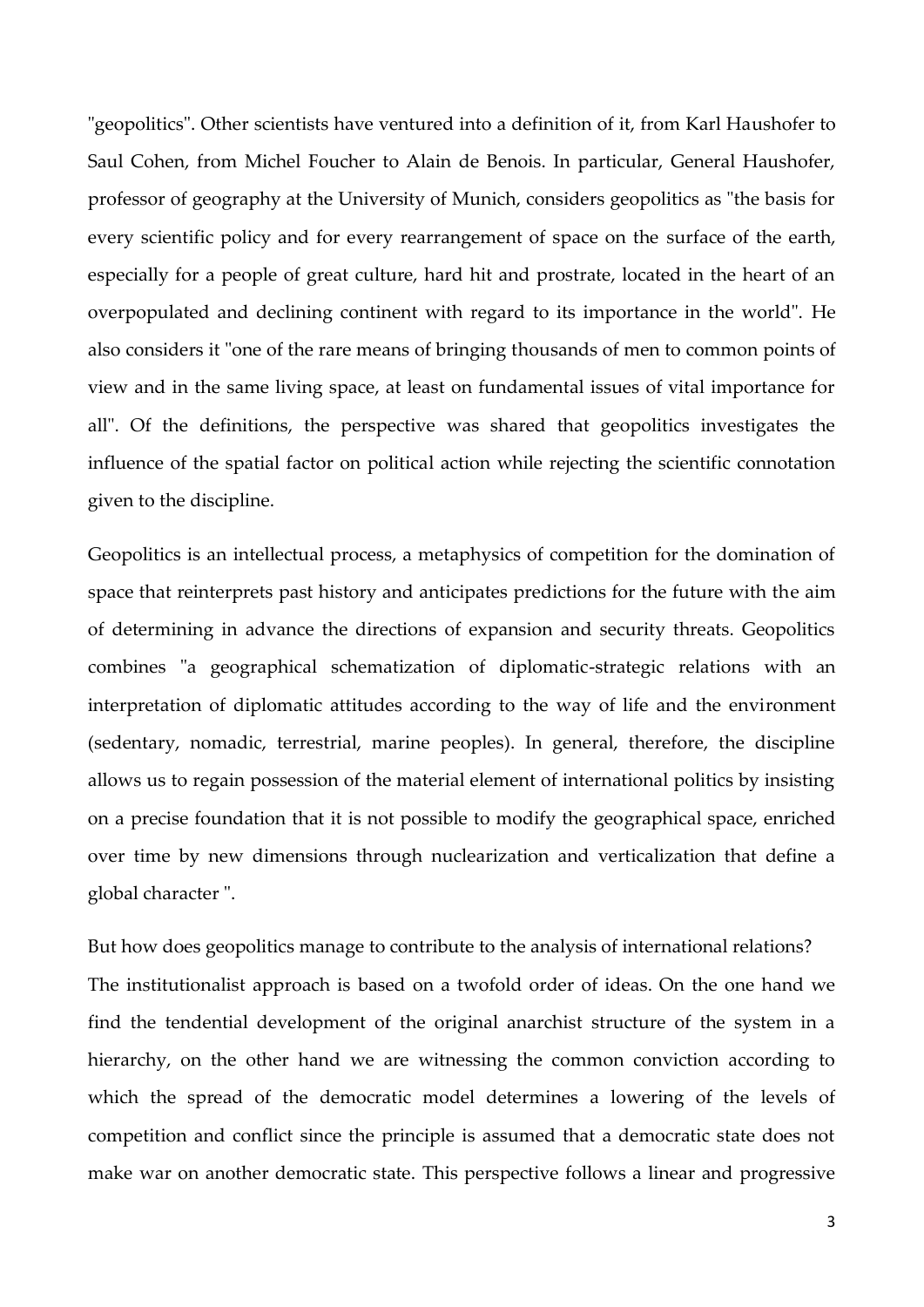development of international relations and adopts the idea of a shift from disorder to order that did not actually happen, as the events after 1990 demonstrate. Moreover, the legal superstructure of international organizations tends to homologate situations in which actors acting that have absolutely peculiar ethnic, cultural and political characteristics, operating in geographical and geopolitical areas different from each other, not taking into account, therefore, economic, social and technological otherness.

This is to be considered an error of institutionalism. The approach that advances a cyclical theory of international relations is different, so the analysis takes into account the weights of power and, in particular, the degree of concentration / diffusion of power both in individual regions and globally. This approach compares different geographical areas of the world by detecting the temporal discrepancies, at the regional level, with respect to the main trends of diffusion / concentration of power.

Here geopolitics becomes relevant after the explosion of the borders of Eurasia precisely because of its interpretative importance of the space-time dimension and because it overcomes the determinism and propagandism characteristic of the period between the two world wars recognizing, instead, the objective constraints and the potentialities of the political action of the states with respect to the space in which they operate in the so-called primitive form of the Bear (the earth) and the Whale (the sea).

The concept of geopolitics has evolved over time also due to the continuous transformations of the human, economic, political and technological factors of the states and during this evolution specific theories have been formed. The theories of continental power of the twentieth century support the superiority of land over the sea. According to this view, the states that manage to dominate the Euro-Asian continental mass achieve a superiority of power over the peripheral maritime powers, Europe and Japan, and external ones, the United States. The theories of continental power originated from a specific common historical situation, the control of the seas by England, and represent a rationalization of the Euro-Asian question, or the possibility of a Russian-German alliance then extended to Japan. Events that make it possible to envisage such a possibility were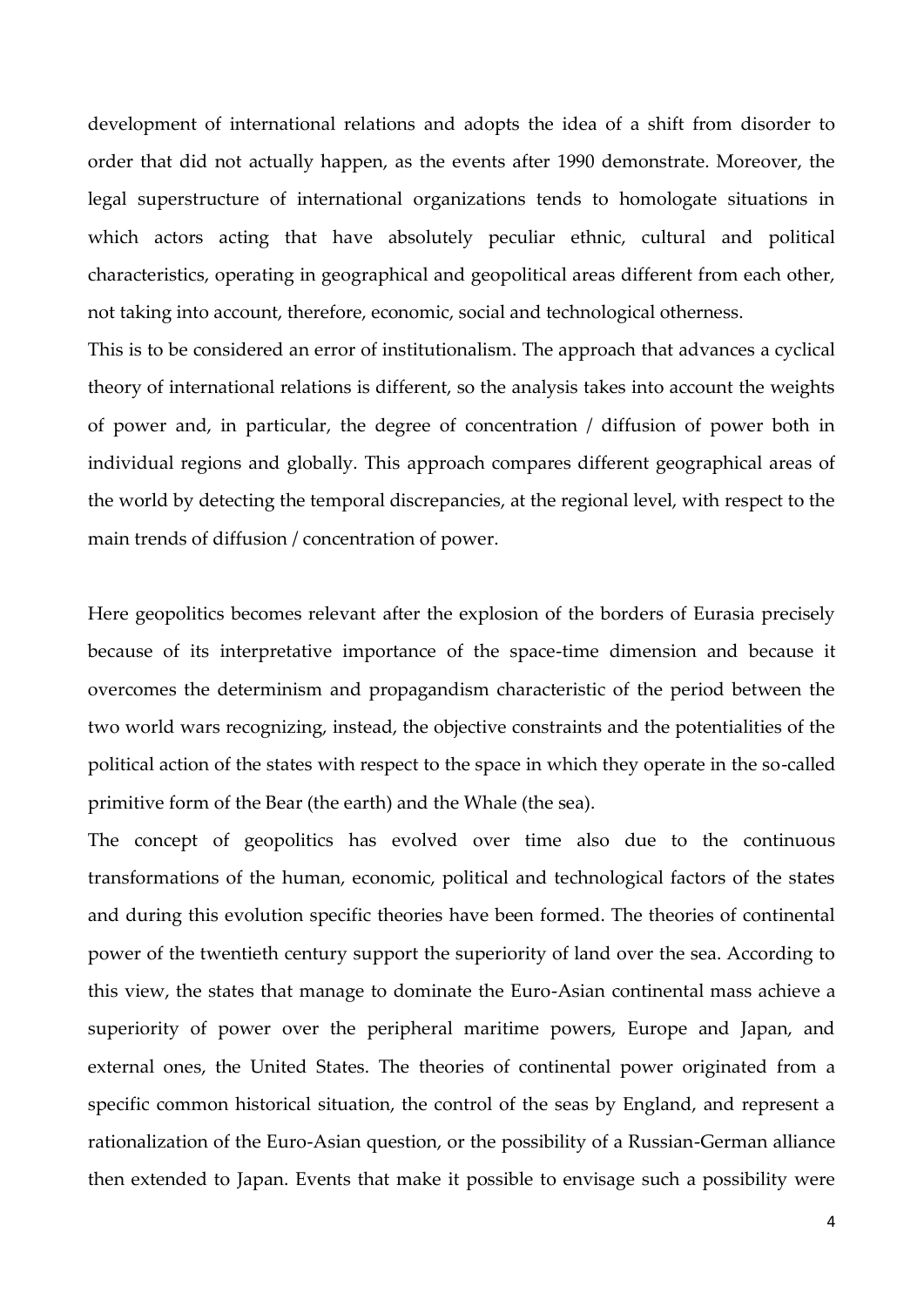the support of the Wilhelmine Reich to Russia in the war against Japan in 1905, the Separate Peace of Brest-Litovsk in 1918, the Treaty of Rapallo in 1922 and the Molotov-Ribbentrop Pact in 1939. The problem in question was taken into consideration, according to opposing points of view, by the English geographer Sir Halford Mackinder and the German general Karl Haushofer in order to derive conduct parameters to make the Russian-German approach impractical (position of the geographer) or to achieve it (position of the German general).



#### **H.J. Mackinder (1861–1947)**

Mackinder's original thought[2] comes to life from the consideration that human history is integrated into the life of the world organism, idealizing a necessary union between history and geography. The English geographer argues that human ambitions use and suffer geography and that history continually rethinks geography through the capabilities of technology. The planet is a totality, a whole fact for nine twelfths of maritime space and for the remaining part of land emerged. Hence the metaphor elaborated by Mackinder of the dyadic land-sea pair to indicate the contrast between the World Ocean (Arctic, Antarctica, Atlantic, Pacific and Indian Ocean) and the World Island, Europe-Asia and Africa. The outing Islands, the United States and Australia that appeared in the events of world politics in the sixteenth and eighteenth centuries remain outside. According to Mackinder's theory there is a space called pivot area first and heartland then, whose domination guarantees control of the Eurasian landmass and consequently of the world. Around this space of primary importance it is possible to find spaces that radiate in concentric semicircles. There is the inner crescent (innercrescent) that protects the heartland, and which includes Siberia, the Himalayas and the deserts of the Gobi, Tibet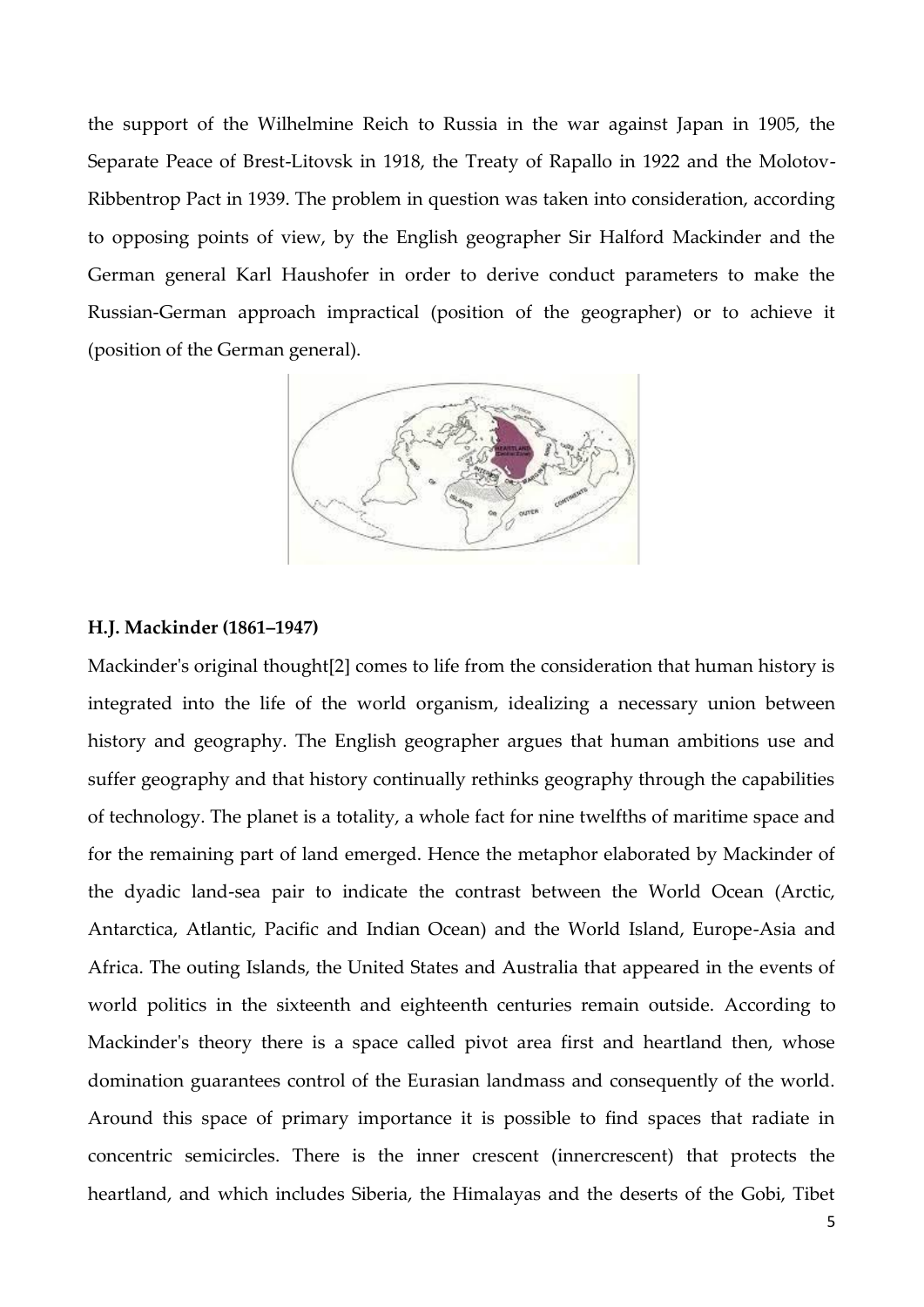and Iran. Outside are the coastal regions (costlands), Europe, Arabia, India, Indochina and maritime China, where there is the greatest concentration of the world's population.

On the edge of this belt are the outer crescent islands, Great Britain and Japan and then move on to the last semicircle, the island crescent, which includes Australia and the Americas. On this wide stage the balance of power of the European states of the first 900 are played. And this is the scenario that Britain must consider to avoid one of the worst nightmares, the exclusion from the island of the world with the deprivation of its markets. One sentence encompasses Britain's need: "He who controls the heart of the world commands the island of the world, he who controls the island of the world commands the world."

The geographical location of heartland changes depending on historical contingencies. In 1904, for example, at a time when the innercrescent states permanently occupied the outercrescent overturning the balance of power and establishing the superiority of the maritime powers, the pivot area was between Central Asia and the Arctic Ocean. The landscape soon changed. Russia began to quickly organize the connecting area by building a vast railway system to facilitate internal maneuvers while Germany, facilitated by economic and demographic growth, brought the challenge to the heart of the British power by starting the construction of an offshore fleet capable of contending with Great Britain for control of the seas and making it a symbol of German Weltpolitik.

The expansion of the Wilhelmine Reich was interrupted by World War I but, despite Germany's defeat and territorial, military and economic downsizing, Mackinder continued to see Germany as a potential danger and moved the heartland west, including Central and Eastern Europe to the Elbe-Adriatic line and the Baltic and Black Sea Basins. According to the English geographer, it was necessary to free Czechoslovakia, Yugoslavia, Poland and Romania from German influence and to give substance to the territorial and ethnic planning imposed with the punitive peace of Versailles. Mackinder's reasoning expands with the outbreak of World War II to consider a third peripheral player who intervened on the world stage, the United States. A third dimension, therefore, broadens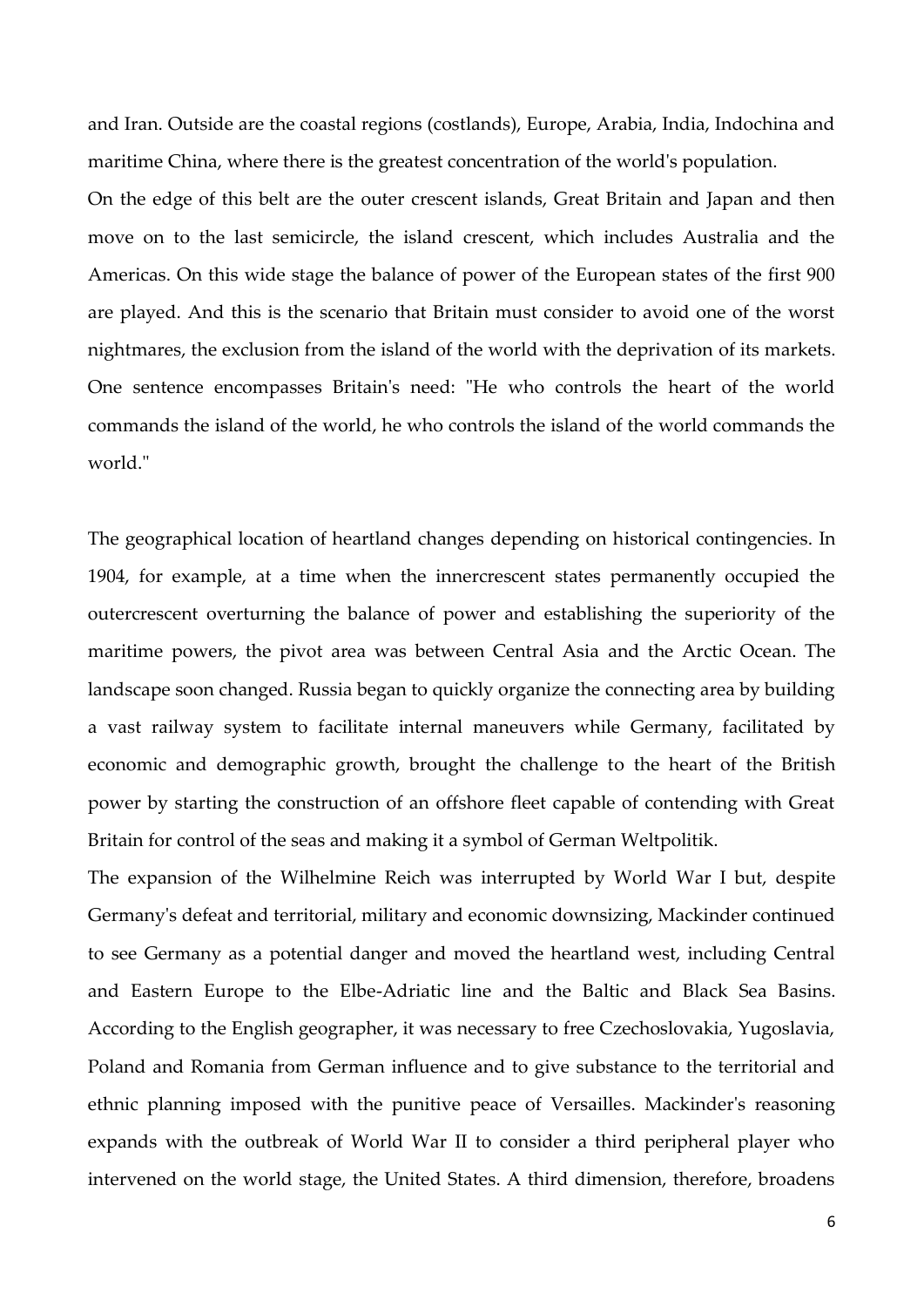the pivot-hearthland theory by retreating the location of the heartland to the east, along the Leningrad-Moscow-Stalingrad line and attributing a fundamental importance to the Atlantic Ocean, the middle sea between Europe, America and Africa. According to the English geographer, just as the railways, by increasing the internal maneuvering capabilities of continental power, achieved superiority over the maneuvering of external lines of the fleets of maritime powers, aviation could offer superiority to continental power by hitting the peripheries without air bases being destroyed by maritime powers.

Mackinder's concern remains to create effective and lasting cooperation between America, Britain and France by assigning a task to each. America had to provide a defense in depth, Britain was to constitute a fortified advanced island, and France had to provide the continent with a bridgehead that could be defended. The break between the United States and the Soviet Union after the Second World War and the establishment of a bloc of communist states extended to Eastern Europe, did nothing but connote the heartland as an impenetrable and hostile area, a threat to the liberal democracies of the innercrescent. Hence, the elaboration of Mackinder's containment doctrine and Western propaganda relating to the immanent Soviet threat against the peninsular and island belt surrounding the Eurasian landmass.

# **Haushofer (1869–1946)**

The purpose of German geopolitics has been to imagine Germany's position and role in the world. A particular influence was advanced by the thought of Fredrich Ratzel, the most distinguished exponent of the political geography of the Reich between the nineteenth and twentieth centuries. Ratzel translated the aspirations of a nation that had recently become a state into a coherent and functional theoretical whole of Wilhelmine resistance politics. The geographer advocated a fundamental relationship between state and soil by stating that the state undergoes the same influences as every human life and that man is not conceivable without the earthly soil as well as his greatest creation on earth, the state. Only through the control of the soil can the state guarantee control of the resources necessary for its independence. From this statement we understand the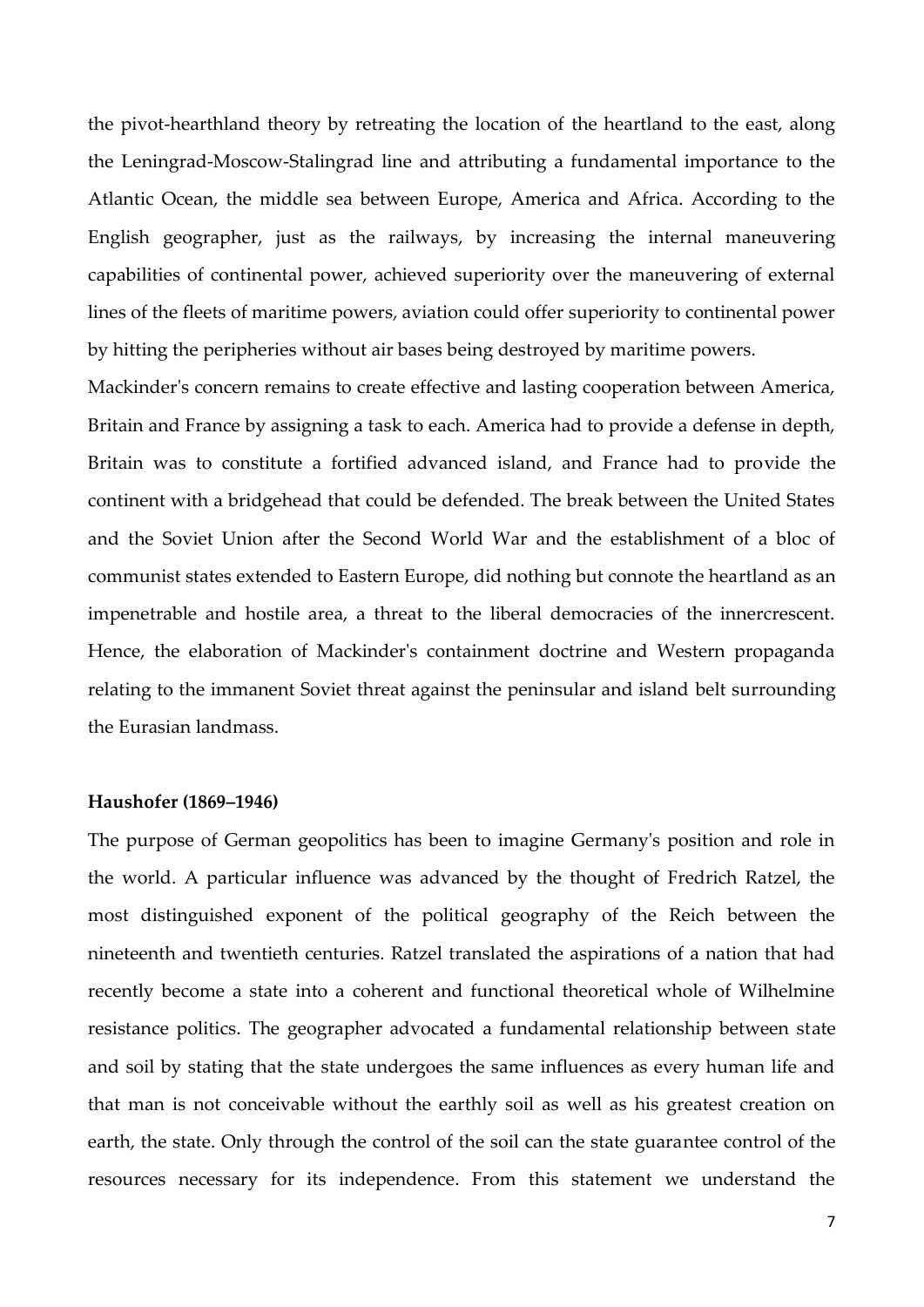competition that is created between neighboring states and that often focuses precisely on the possession of territories. Ratzel, then, also advances the problem of the polyformism of Germany, a nation seen as a middle empire, closed to the center of Europe and threatened both east and west, whose survival is linked to the colonization of borderlands.

Haushofer's geopolitics[3] is based on Ratzel's convictions and, in addition, represents the result of the imposition of the Versailles clauses on a nation defeated by a war despite having its army firmly present in foreign territory, a nation that considers defeat and downsizing a betrayal of the political class. The German general, reworking Mackinder's theses, focuses his reflection on three main topics giving life to a decidedly realistic vision of the world.

The first argument concerns the concept of living space, a source of resources that allow the accumulation of power and a pre-requisite for autarchy, the control of which is favored by the presence of German ethno-cultural minorities outside Germany.

The second argument sees the pan regions (macro territorial aggregates based on pangermanism, pan-Germanism, pan-Asianism and pan-Americanism) at the base of the reorganization of the world.

According to this view, the conflict between states arises because of the clashes between the demographic potential of a population and the productive capacities of states. Translated into historical terms, Haushofer attributed the difficulties of international relations to Britain's resistance to the deployment of unifying forces of each geopolitical pole gathered around the main actors, Germany for Pan Europe, the Soviet Union for Pan Russia, Japan for Pan Pacific and the United States for Pan America. The last argument considered by Haushofer is the contrast between continental power and maritime power.

The general agrees with Mackinder in affirming that those who dominate the World Island dominate the world and adds, moreover, that the Tripartite Pact between Italy, Germany and Japan of 1936, the Molotov-Ribbentrop Pact and the Japanese-Soviet Neutrality Treaty are the basis of the realization of the unification of the heartland with consequent definitive interdiction of the maritime powers from the heart of Eurasia. Germany's attack on the Soviet Union would soon disprove Haushofer's idea. However,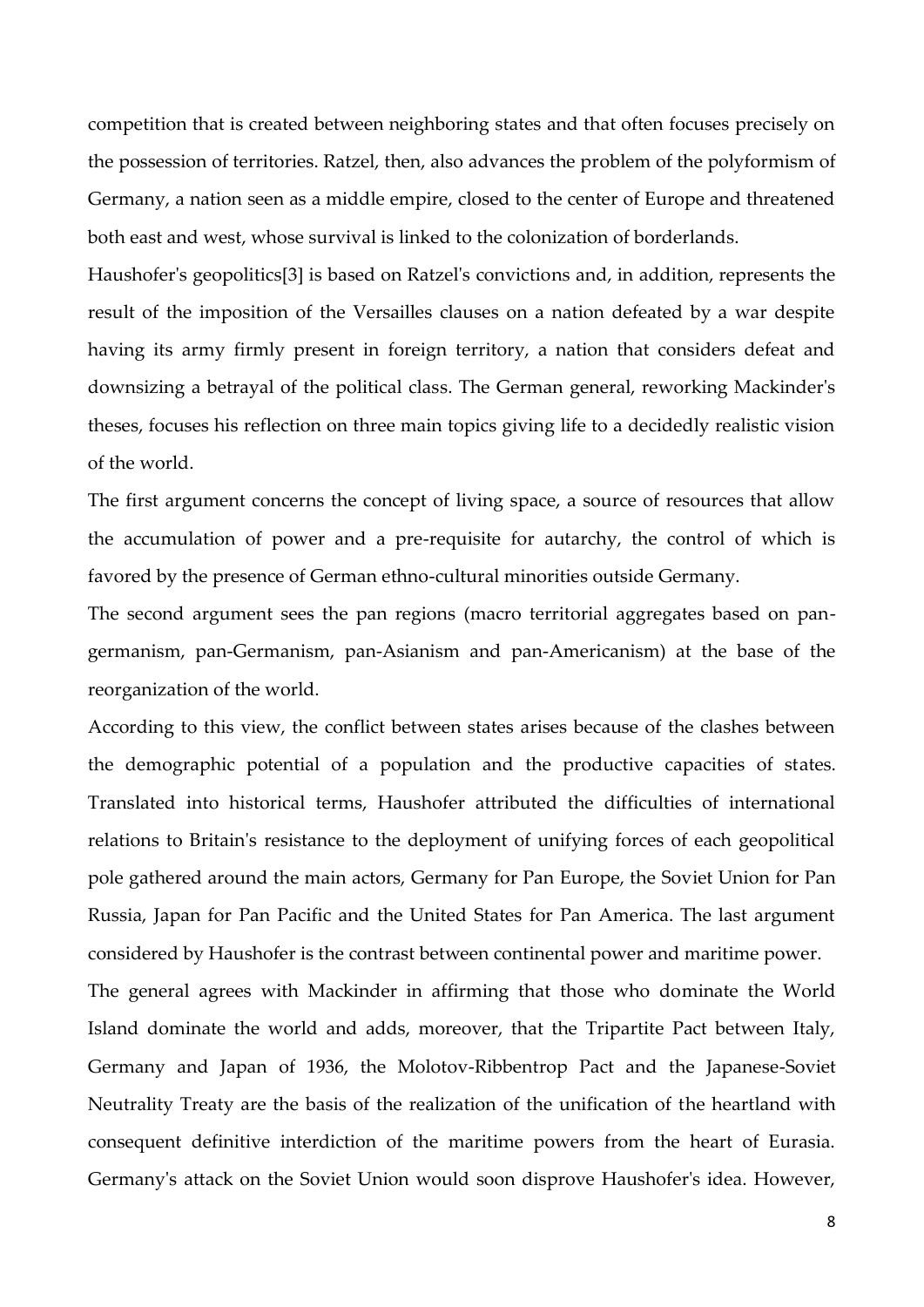the idea remained that the enemy of Germany should not be sought in the east but among the maritime powers since the conflicts have always been linked to the dialectic between the "freedom" of the sea and the "order", the Nomos, of the land.

While theories of continental power are the result of geographical studies, theories of maritime power arise from naval strategic thinking. It is possible to identify two different conceptions relating to the supremacy of the sea over the land. The first refers to the analysis of the American admiral Alfred Thayer Mahan, the second reports the conclusions of the British admiral Julian Corbett. Both are well-known historians and academics of maritime strategy.

# **A.T. Mahan**

Mahan's reflection[4] begins from the assumption that the sea is a great way of communication, a wide space through which men can move in any direction while privileging certain movements over others. Maritime transport is for Mahan more advantageous than land transport both in terms of capacity and in terms of costs. The United States in order to satisfy the need for domination of the seas, due to its geographical position, had to make use of specific tools ranging from naval power to the amphibious projection capacity of the power itself, from the possession of strategic bases to the breadth of commercial traffic. A.T. Mahan

The aim was to be the control of Hawaii, the Philippines in the Pacific Ocean and Cuba in the Atlantic Ocean indispensable for the security of the strategic junction of the Panama Canal. Right between the Panama canal and Suez is, according to Mahan, the center of world power. It thus comes to consider the continental mass Eurasia irrelevant to world hegemony. In contrast, the band between the 30th and 40th parallels is an area of instability that marks the separation of Russian and British interests. Consequently, the goal was to be an alliance with Great Britain to be extended to Germany and Japan in an anti-Russian function.

Mahan's thought on the need for control of the sea and trade retains a kind of circularity. Foreign trade is seen as indispensable to ensure American economic vitality, overseas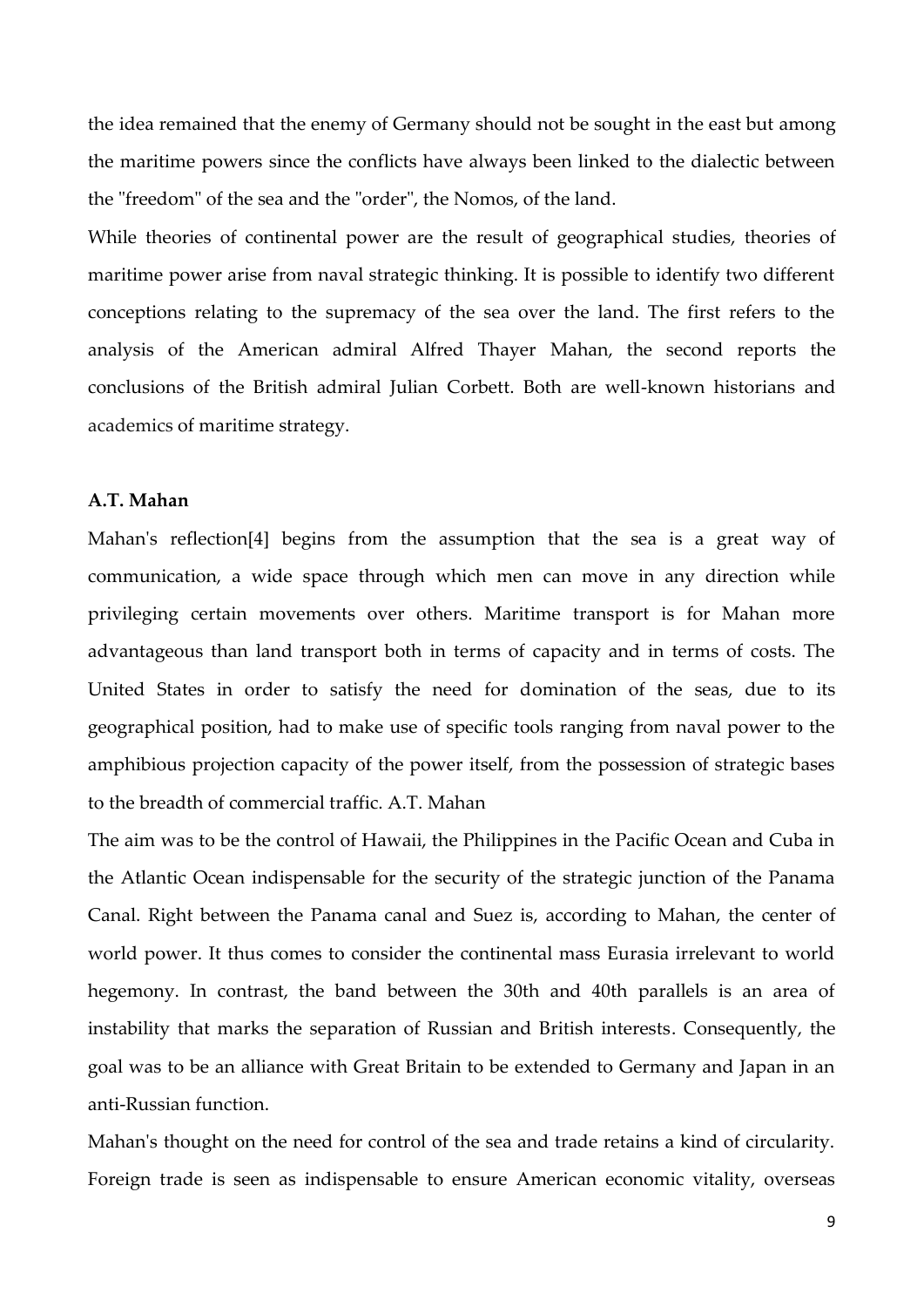bases are necessary to support trade, a combat fleet is critical to defending the bases and flow of trade. The latter, finally, is called upon to provide the overall income necessary to finance the Navy.

#### **Corbett**

While Mahan affirms the autonomy of naval strategy, Corbett[5] advocates the subordination of naval doctrines to general strategy. Although naval power alone cannot determine the outcome of a conflict, it is still a determining factor in victory because it forces the continental enemy, accustomed to operating on internal lines, to disperse forces along coastal development. The naval instrument, according to Corbett, is indispensable for projecting its power on the ground by intervening on the opponent and weakening the resistance capacity of the populations. In a context where forward from the sea has more relevance than sea control, Corbett's thinking takes on greater importance and attention.

In conclusion, it is possible to affirm that the behaviors, attitudes and vocations of the Bear and the Whale have made it possible to imagine geopolitical models of realignment at the regional or global level at a time when international relations have been characterized by a trend of fragmentation of power. The processes of macro-aggregation have the task of allowing the re-elaboration and renewal of cultural values, ethnic motives, religious aspirations, spatial ties and constraints taking into account the economic, political and technological transformations to which states are subjected.

That is why geopolitics today takes on a new importance in terms of international relations. Although the historical context has changed a lot compared to the years in which geopolitics has sunk its roots, phenomena such as globalization or transnational terrorism have made it necessary to rework theories related to national security. As a result, geopolitics has again been called upon to study the mutual influences of physical geography, sociology, politics, economics and technology on the power of states.